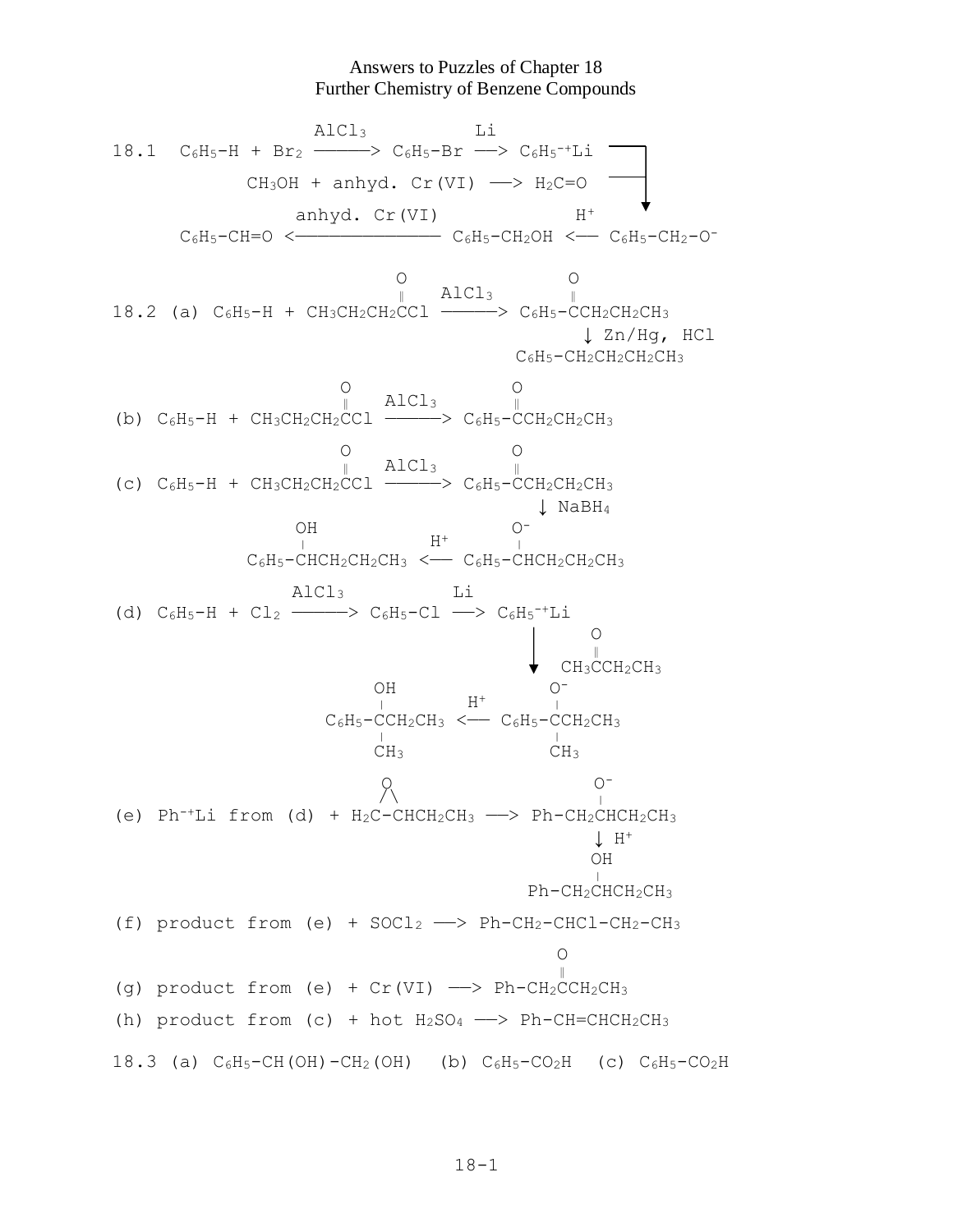$\sim$ /CO<sub>2</sub>H (d) C6H5-CO2H (e) no reaction (f)  $\sim$   $_{CO_2H}$ 18.4 No because the electrophile is 1° and not benzylic. 18.5 ÖH $\bigodot$   $\bigodot$   $\bigodot$   $\bigodot$  $H-Br$   $\mathcal{L}_{\vert}^{max}$  +  $\vert$ (a)  $Ph-CHCH_2CH_3 \longrightarrow ph-CHCH_2CH_3 \longrightarrow Ph-CHCH_2CH_3 \longrightarrow ph-CHCH_2CH_3$  $-Br:=$ (b) It is unlikely because the resonance stabilization of a benzylic  $C^+$  would be lost.  $(c)$  This reaction because in the rls (the second step) a stabler benzylic  $C^+$  forms. 18.6 (a) PhCH<sub>2</sub>NH<sub>2</sub> (b) PhCH<sub>2</sub>CH<sub>3</sub> (c) PhCH<sub>2</sub>CH<sub>2</sub>NH<sub>2</sub> (d) a mess 18.7 (a)  $0:$   $\longrightarrow$  0-H ‖ -Br:- ‖ <sup>|</sup>  $-\text{C}-\text{O-CH}_2-\text{Ph}$  +  $\text{H-Br}$  ————>  $-\text{C-O-CH}_2-\text{Ph}$  —>  $-\text{C=O}$  +  $\text{BrCH}_2-\text{Ph}$ (b) The elie is benzylic. 18.8 (a) The benzylic Br because this position promotes  $S_N2$ .  $Br \sim \mathcal{C}H_2CH_2Br$   $Br \sim \mathcal{C}H_2CH_2Br$ (b)  $\cup$  + MeO: - ->  $Br-CH<sub>2</sub>$   $H<sub>2</sub>C-OMe$ (c) The phenyl Br because the phenyl position hinders  $S_N 2$ 18.9 Ph-OH + ICH2CH<sup>3</sup> (no further reaction) 18.10 H  $\ddot{\text{OH}}$  H  $_{\bullet}$  H  $_{\bullet}$  OH<sub>2</sub> H  $\frac{10.10 \text{ H}}{1 \text{ H}} \text{ H}_2\text{SO}_4$   $\frac{10.10 \text{ H}}{1 \text{ H}} \text{ H}_1$  Ph-CH-CHEt —————> Ph-CH-CHEt ——> Ph-CH-CHEt ——> Ph-CH=CHEt 18.11 (a) PhCH=CHCH<sub>3</sub> (b) CH<sub>2</sub>=CHCH=CHCH<sub>3</sub> (c) PhCH=CHCH<sub>2</sub>CH<sub>3</sub> (d)  $CH_2=CHCH=CHCH_2CH_3$  (e) PhCH<sub>2</sub>CH=CHCH<sub>2</sub>CH<sub>3</sub> + PhCH<sub>2</sub>CH<sub>2</sub>CH=CHCH<sub>3</sub> (f)  $CH_2=CHCH_2CH=CHCH_2CH_3 + CH_2=CHCH_2CH=CHCH_3$  (g) PhCH<sub>2</sub>CH=CHCH<sub>3</sub> (h) CH2=CHCH2CH=CHCH<sup>3</sup> 18.12 Aromaticity stabilizes the π bonds of the ring. 18.13 (a) Ph-CHI-CH3 (b) Ph-CHI-CH2CH<sup>3</sup> (c) Ph-CH<sub>2</sub>-CHI-CH<sub>3</sub> + Ph-CHI-CH<sub>2</sub>-CH<sub>3</sub> (d) Ph-CH<sub>2</sub>-CHI- $\langle$ O $\rangle$ -OH only (e)  $Ph-CH=CH-CH_3 + Ph-CHI-CH=CH-CH_3$  (f)  $Ph-CHI-CHOH-CH_3$ 

18.14 (a) The C would be *sp* hybridized and linear.

(b) No: the empty *p* orbital would be in the plane of the ring, not parallel with the other *p* orbitals.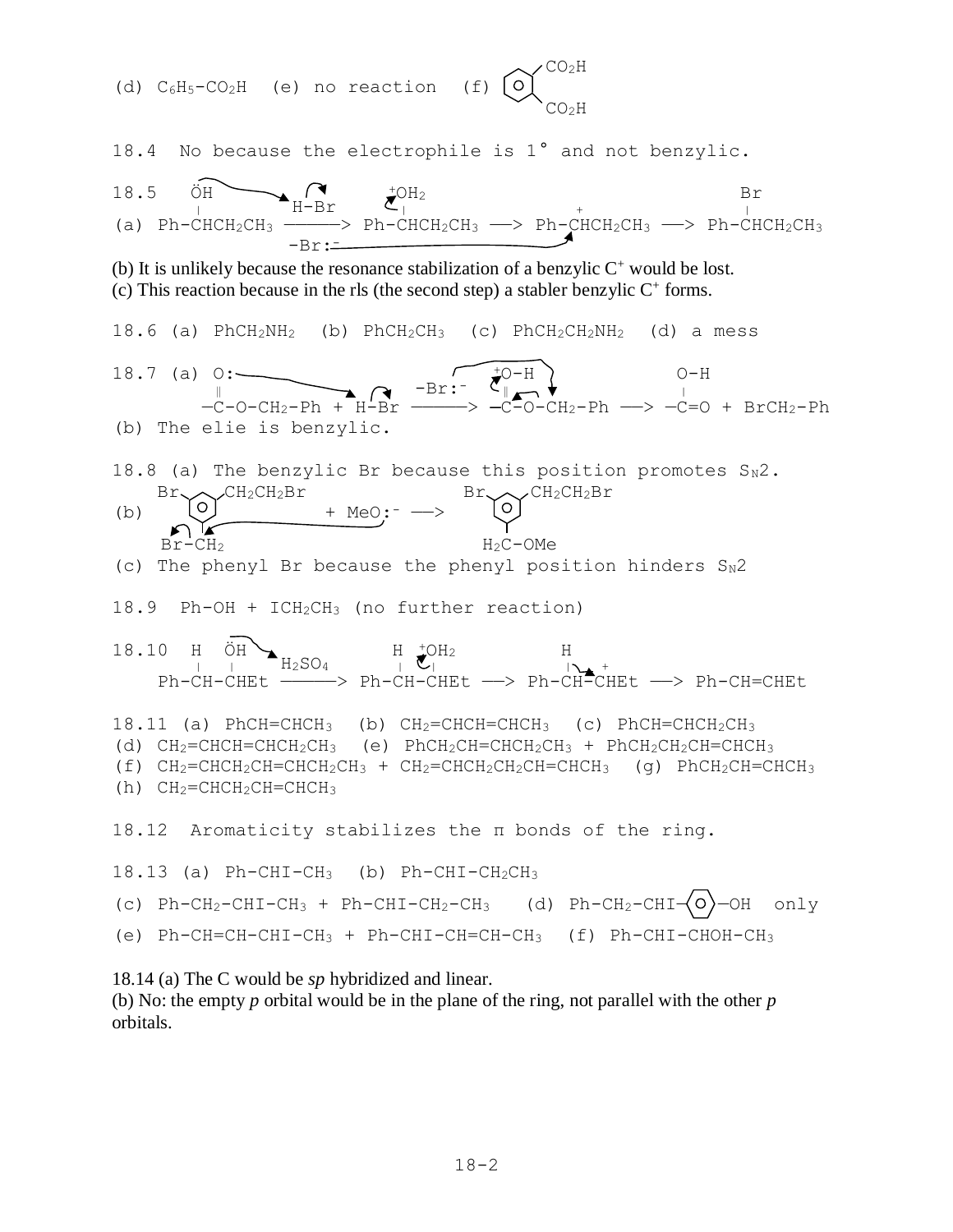18.15  
\n(a) 
$$
-O\left(O\right)-CH_2-\frac{HNO_3}{H_2SO_4} > -O\left(O\right)-CH_2-\frac{H_2}{Pt} > -O\left(O\right)-CH_2-\frac{I}{Pt}
$$
  
\n $1$   
\n $1$   
\n $-O\left(O\right)-CH_2-\frac{I}{CH_2} < -O\left(O\right)-CH_2-\frac{I}{Pt}$ 

(b) Because extra resonance with the ortho O can stabilize the intermediate:



18.16 conjugate bases' basicity:

$$
O_{2}N-\bigodot-O^{-}<-&\neg O-N=\bigodot-O^{-}<\bigodot_{-+/-}^{+}-O^{-}<\bigodot_{O_{2}N}^{+}-O^{-}<\bigodot_{O_{2}N}^{+}-O^{-}<\bigodot_{O_{2}N}^{+}-O^{-}<\bigodot_{O_{2}N}^{+}-O^{-}<\bigodot_{O_{2}N}^{+}-O^{-}<\bigodot_{O_{2}N}^{+}-O^{-}<\bigodot_{O_{2}N}^{+}-O^{-}<\bigodot_{O_{2}N}^{+}-O^{-}<\bigodot_{O_{2}N}^{+}-O^{-}<\bigodot_{O_{2}N}^{+}-O^{-}<\bigodot_{O_{2}N}^{+}-O^{-}<\bigodot_{O_{2}N}^{+}-O^{-}<\bigodot_{O_{2}N}^{+}-O^{-}<\bigodot_{O_{2}N}^{+}-O^{-}<\bigodot_{O_{2}N}^{+}-O^{-}<\bigodot_{O_{2}N}^{+}-O^{-}<\bigodot_{O_{2}N}^{+}-O^{-}<\bigodot_{O_{2}N}^{+}-O^{-}<\bigodot_{O_{2}N}^{+}-O^{-}<\bigodot_{O_{2}N}^{+}-O^{-}<\bigodot_{O_{2}N}^{+}-O^{-}<\bigodot_{O_{2}N}^{+}-O^{-}<\bigodot_{O_{2}N}^{+}-O^{-}<\bigodot_{O_{2}N}^{+}-O^{-}<\bigodot_{O_{2}N}^{+}-O^{-}<\bigodot_{O_{2}N}^{+}-O^{-}<\bigodot_{O_{2}N}^{+}-O^{-}<\bigodot_{O_{2}N}^{+}-O^{-}<\bigodot_{O_{2}N}^{+}-O^{-}<\bigodot_{O_{2}N}^{+}-O^{-}<\bigodot_{O_{2}N}^{+}-O^{-}<\bigodot_{O_{2}N}^{+}-O^{-}<\bigodot_{O_{2}N}^{+}-O^{-}<\bigodot_{O_{2}N}^{+}-O^{-}<\bigodot_{O_{2}N}^{+}-O^{-}<\bigodot_{O_{2}N}^{+}-O^{-}<\bigodot_{O_{2}N}^{+}-O^{-}<\bigodot_{O_{2}N}^{+}-O^{-}<\bigodrod_{O_{2}N}^{+}-O^{-}<\bigodrod_{O_{2}N}^{+}-O^{-}<\bigodrod_{O_{2}N}^{+}-O^{-}<\bigodrod_{O_{2}N}^{+}-O^{-}<\bigodrod_{
$$

The extra resonance form in the 1st base stabilizes its base  $e$ 's the most. The  $+$  on the nitro group of the 2nd base inductively stabilizes its base e's.

18.17 (a) The carboxylic acid H is most acidic. (b) No: alcohols are less acidic than phenols. (c) The hydroxy group para to the alkenyl group: more resonance forms stabilize its conjugate base's base e's more:



18.20 (a) 
$$
CH_3O_2C \rightarrow O_2CH_3
$$

(b) IR: 3010 cm<sup>-1</sup> (w):  $sp^2$  C-H; 3000-2900 cm<sup>-1</sup> (s):  $sp^3$  C-H; 1720 cm<sup>-1</sup> (s): conj. C=O; 1115 cm<sup>-1</sup> (s): C-O; 730 cm<sup>-1</sup> (s):  $sp^2$  C-H NMR: δ 8.1 (s): Ar H; δ 3.9 (s): CH<sup>3</sup>

18.21 HNO<sub>3</sub> 2n, HCl HONO 3 H<sub>2</sub>O  
(a) Ph-H 
$$
\longrightarrow
$$
 Ph-NO<sub>2</sub> 2n, HCl HONO 3  
H<sub>2</sub>SO<sub>4</sub> 2n, HCl HONO 3  
2n, HCl HONO 4  
2n, HONO 5  
2n, HCO 6  
2n, HCO 7  
2n, HCO 7  
2n, HCO 8  
2n, HCO 8  
2n, HCO 8  
2n, HCO 8  
2n, HCO 8  
2n, HCO 8  
2n, HCO 9  
2n, HCO 9  
2n, HCO 9  
2n, HCO 9  
2n, HCO 9  
2n, HCO 9  
2n, HCO 9  
2n, HCO 9  
2n, HCO 9  
2n, HCO 9  
2n, HCO 9  
2n, HCO 9  
2n, HCO 9  
2n, HCO 9  
2n, HCO 9  
2n, HCO 9  
2n, HCO 9  
2n, HCO 9  
2n, HCO 9  
2n, HCO 9  
2n, HCO 9  
2n, HCO 9  
2n, HCO 9  
2n, HCO 9  
2n, HCO 9  
2n, HCO 9  
2n, HCO 9  
2n, HCO 9  
2n, HCO 9  
2n, HCO 9  
2n, HCO 9  
2n, HCO 9  
2n, HCO 9  
2n, HCO 9  
2n, HCO 9  
2n, HCO 9  
2n, HCO 9  
2n, HCO 9  
2n, HCO 9  
2n, HCO 9  
2n, HCO 9  
2n, HCO 9  
2n, HCO 9  
2n, HCO 9  
2n, HCO 9  
2n, HCO 9  
2n, HCO 9  
2n, HCO 9  
3n, HCO 9  
3n, HCO 9  
4n, HCO 9  
4n, HCO 9  
3n, HCO 9  
4n, HCO 9  
4n, HCO 9  
3n, HCO 9  
4n, HCO 9  
4n, HCO 9  
3n, HCO 9  
4n, HCO 9  
4n, HCO 9  
4n, HCO 9  
4n, HCO 9  
4n,

 $Br_2$  Li  $H_2C=O$  H<sup>+</sup> (b) Ph-H  $\longrightarrow$  Ph-Br  $\longrightarrow$  Ph-Li  $\longrightarrow$  Ph-CH<sub>2</sub>-O<sup>-</sup>  $\longrightarrow$  Ph-CH<sub>2</sub>-OH AlCl<sup>3</sup>

<u>on a strategic and a strategic and a strategic and a strategic and a strategic and a strategic and a strategic</u>  $\bigwedge$ (c) Ph-Li from part b +  $H_2C-CH_2$  -> Ph-C $H_2-CH_2O^-$  -> Ph-C $H_2-CH_2OH$ 

18.22 
$$
Cl_2
$$
, AlCl<sub>3</sub> Li  $CO_2$  H<sup>+</sup> (a) Ph-H  $\xrightarrow{\text{Ph}-H} \xrightarrow{\text{Ph}-Cl} \xrightarrow{\text{Ph}-Li} \xrightarrow{\text{Ph}-CO_2^-} \xrightarrow{\text{Ph}-CO_2H} \downarrow \text{SOCl}_2$ \n $\xrightarrow{\text{HNO}_3} \text{h} \xrightarrow{\text{NH}_3} \text{Ph}-\text{COII}$ \n $O_2N$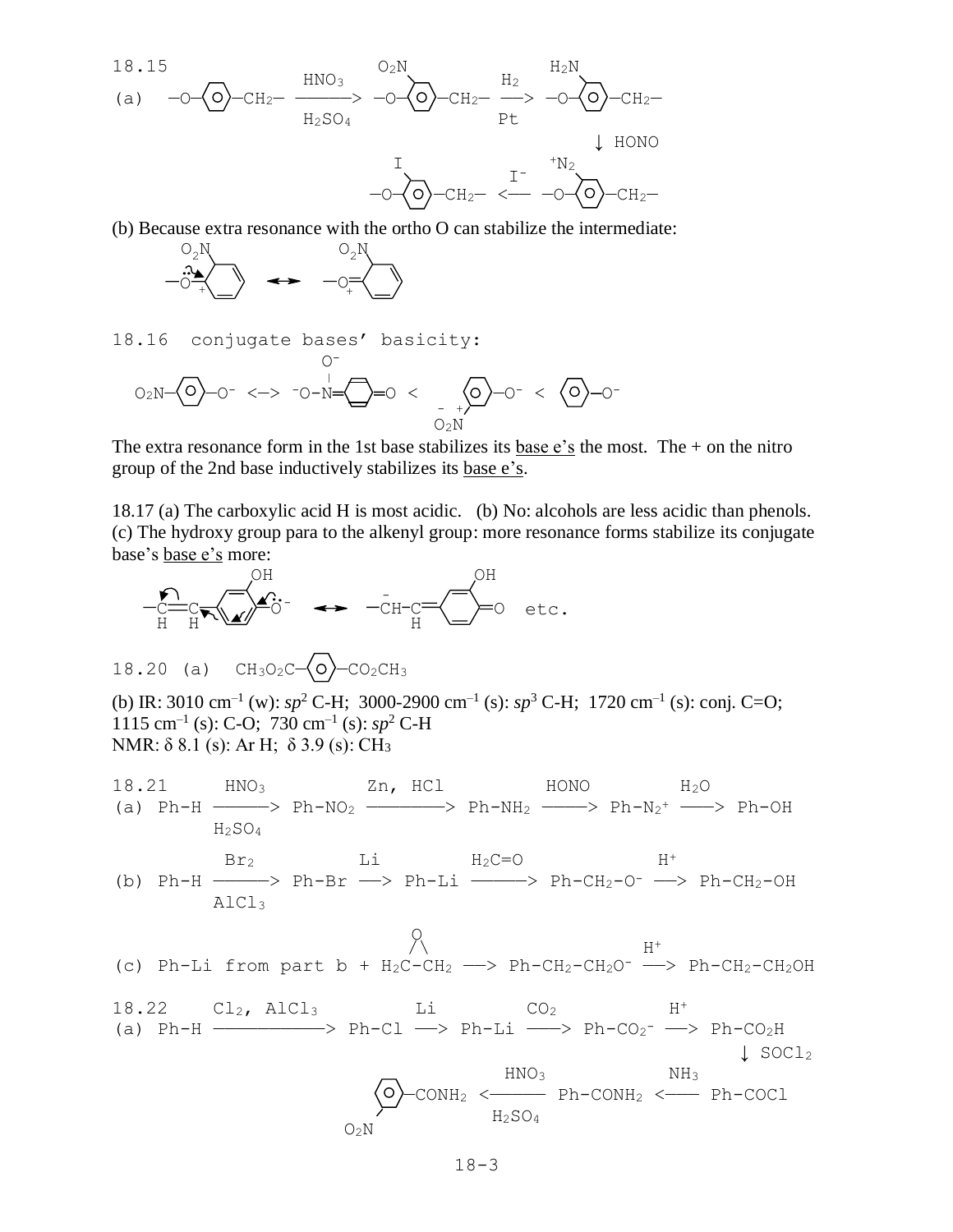(b) 
$$
Ph - H \xrightarrow{Br_2} Ph - Br \xrightarrow{HNO_3} O_2N-Q
$$
— $S_2N-Q$ — $O_2N-Q$ — $Mg$ — $O_2N-Q$ — $O_2N-Q$ — $O_2N-Q$ — $O_2N-Q$ — $O_2N-Q$ — $O_2N-Q$ — $O_2N-Q$ — $O_2N-Q$ — $O_2N-Q$ — $O_2N-Q$ — $O_2N-Q$ — $O_2N-Q$ — $O_2N-Q$ — $O_2N-Q$ — $O_2N-Q$ — $O_2N-Q$ — $O_2N-Q$ — $O_2N-Q$ — $O_2N-Q$ — $O_2N-Q$ — $O_2N-Q$ — $O_2N-Q$ — $O_2N-Q$ — $O_2N-Q$ — $O_2N-Q$ — $O_2N-Q$ — $O_2N-Q$ — $O_2N-Q$ — $O_2N-Q$ — $O_2N-Q$ — $O_2N-Q$ — $O_2N-Q$ — $O_2N-Q$ — $O_2N-Q$ — $O_2N-Q$ — $O_2N-Q$ — $O_2N-Q$ — $O_2N-Q$ — $O_2N-Q$ — $O_2N-Q$ — $O_2N-Q$ — $O_2N-Q$ — $O_2N-Q$ — $O_2N-Q$ — $O_2N-Q$ —<math display="inline</p>

(e)  $HO_2C-C_6H_4-CO_2H$ 

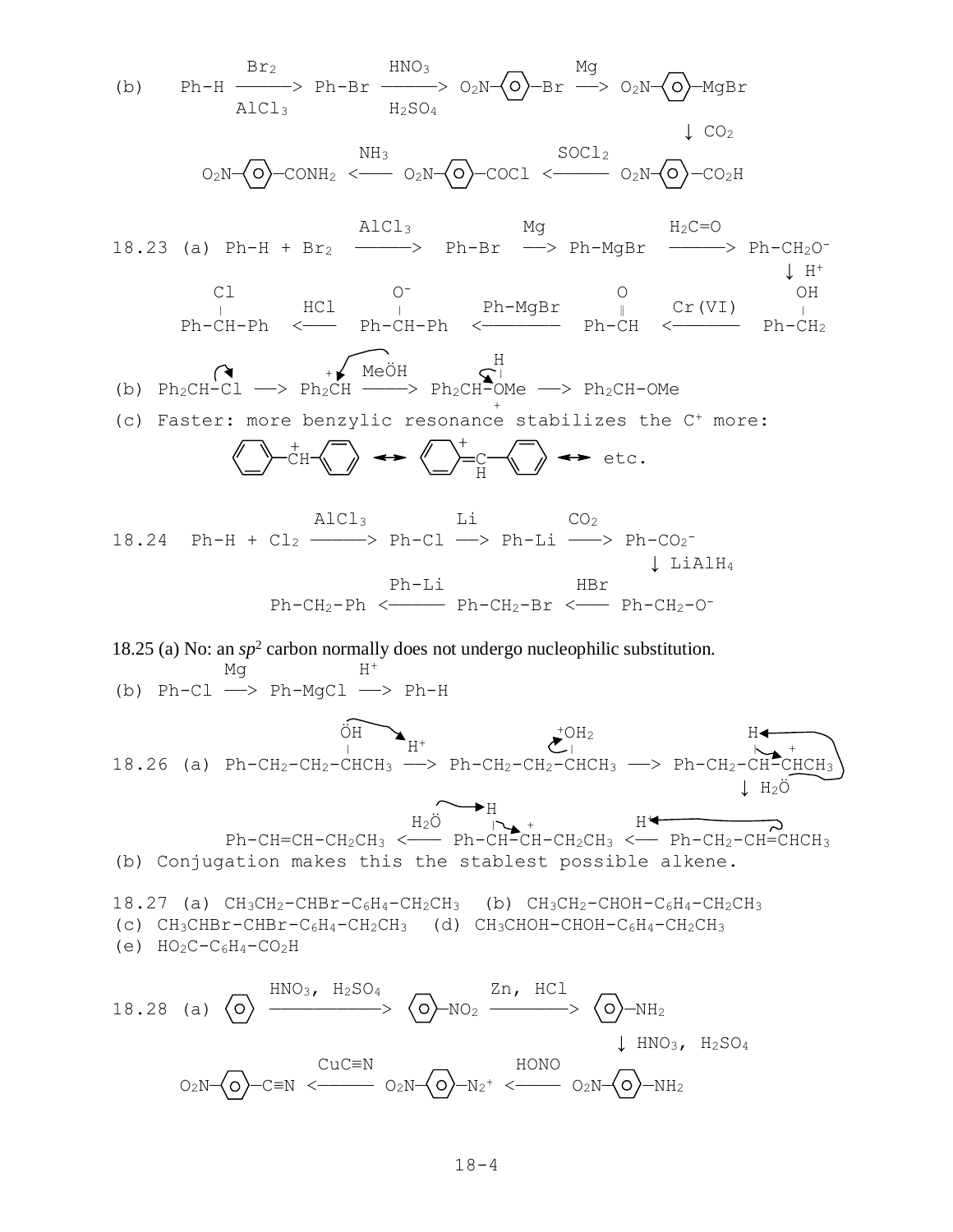(b) 
$$
\overline{O}
$$
  $\xrightarrow{HNO_3, H_2SO_4}$   $\overline{O}$   $\rightarrow NO_2$   $\xrightarrow{H_2, Pt}$   $\overline{O}$   $\rightarrow NH_2$   $\xrightarrow{HONO}$   $\overline{O}$   $\rightarrow N_2^+$   $\downarrow$  CuC=N  $\overline{O}$   $\xrightarrow{CUC \equiv N}$   $\overline{O}$   $\overline{C}$   $\xrightarrow{HNO_3, H_2SO_4}$   $\overline{O}$   $\overline{C}$   $\equiv N$ 

18.29 (a) Ph-O<sup>–</sup> + H<sub>2</sub>O (b)  $K = K_a$  of PhOH/  $K_a$  of H<sub>2</sub>O = 1 x 10<sup>-10</sup>/(2 x 10<sup>-16</sup>) = 10<sup>6</sup> (c) Products predominate because  $K > 1$ .

18.30 (a) Me-O<sup>–</sup> + H<sub>2</sub>O (b)  $K = K_a$  of MeOH/  $K_a$  of H<sub>2</sub>O = 3 x 10<sup>-16</sup>/(2 x 10<sup>-16</sup>) = 1.5 (c) Products very slightly predominate because  $K > 1$ .

**O** ‖ 18.33 (a) Ph-C-CH2CH<sup>3</sup> (b) IR: 3100-3000 cm<sup>-1</sup>:  $sp^2$  C-H; 3000-2900 cm<sup>-1</sup>:  $sp^3$  C-H; 1680 cm<sup>-1</sup>: conj. C=O; 1600 cm<sup>-1</sup>: phenyl C=-C; 950, 740, 690 cm<sup>-1</sup>: sp<sup>2</sup> C-H bend <sup>1</sup>H NMR:  $\delta$  8.0-7.4: Ar-H; 3.0 (q): CH<sub>2</sub>; 1.2 (t): CH<sub>3</sub>

18.34 No: this would require S<sub>N1</sub> or S<sub>N2</sub> on an  $sp^2$  C of a benzene ring, which is very difficult.

18.35 CH<sub>3</sub>  
\n(a) 
$$
\bigodot -C - CH_2 - CH_3
$$
  
\n $\bigodot H_3$   
\n(b) 5 7.1: Ar-H; 5 1.6: CH<sub>2</sub>; 5 1.2: Ar-C- (CH<sub>3</sub>)<sub>2</sub>; 5 0.9: CH<sub>2</sub>CH<sub>3</sub>  
\nCH<sub>3</sub>  
\n $\bigodot H_3$   
\n $\bigodot H_3$   
\n $\bigodot H_3$   
\n $\bigodot H_3$   
\n $\bigodot H_3$   
\n $\bigodot H_3$   
\n $\bigodot H_3$   
\n $\bigodot H_3$   
\n $\bigodot H_3$   
\n $\bigodot H_3$   
\n $\bigodot H_3$   
\n $\bigodot H_2CH_3$   
\n $\bigodot H_2CH_3$   
\n $\bigodot H_2CH_3$   
\n $\bigodot H_2CH_3$   
\n $\bigodot H_2CH_3$   
\n $\bigodot H_2CH_3$   
\n $\bigodot H_2CH_3$   
\n $\bigodot H_2SO_4$   
\n $\bigodot H_2SO_4$   
\n $\bigodot H_2SO_4$   
\n $\bigodot H_2SO_4$   
\n $\bigodot H_2$   
\n $\bigodot H_3$   
\n $\bigodot H_2SO_4$   
\n $\bigodot H_2$   
\n $\bigodot H_3$   
\n $\bigodot H_2$   
\n $\bigodot H_3$   
\n $\bigodot H_2$   
\n $\bigodot H_3$   
\n $\bigodot H_2$   
\n $\bigodot H_3$   
\n $\bigodot H_2$   
\n $\bigodot H_3$   
\n $\bigodot H_2$   
\n $\bigodot H_3$   
\n $\bigodot H_2$   
\n $\bigodot H_3$   
\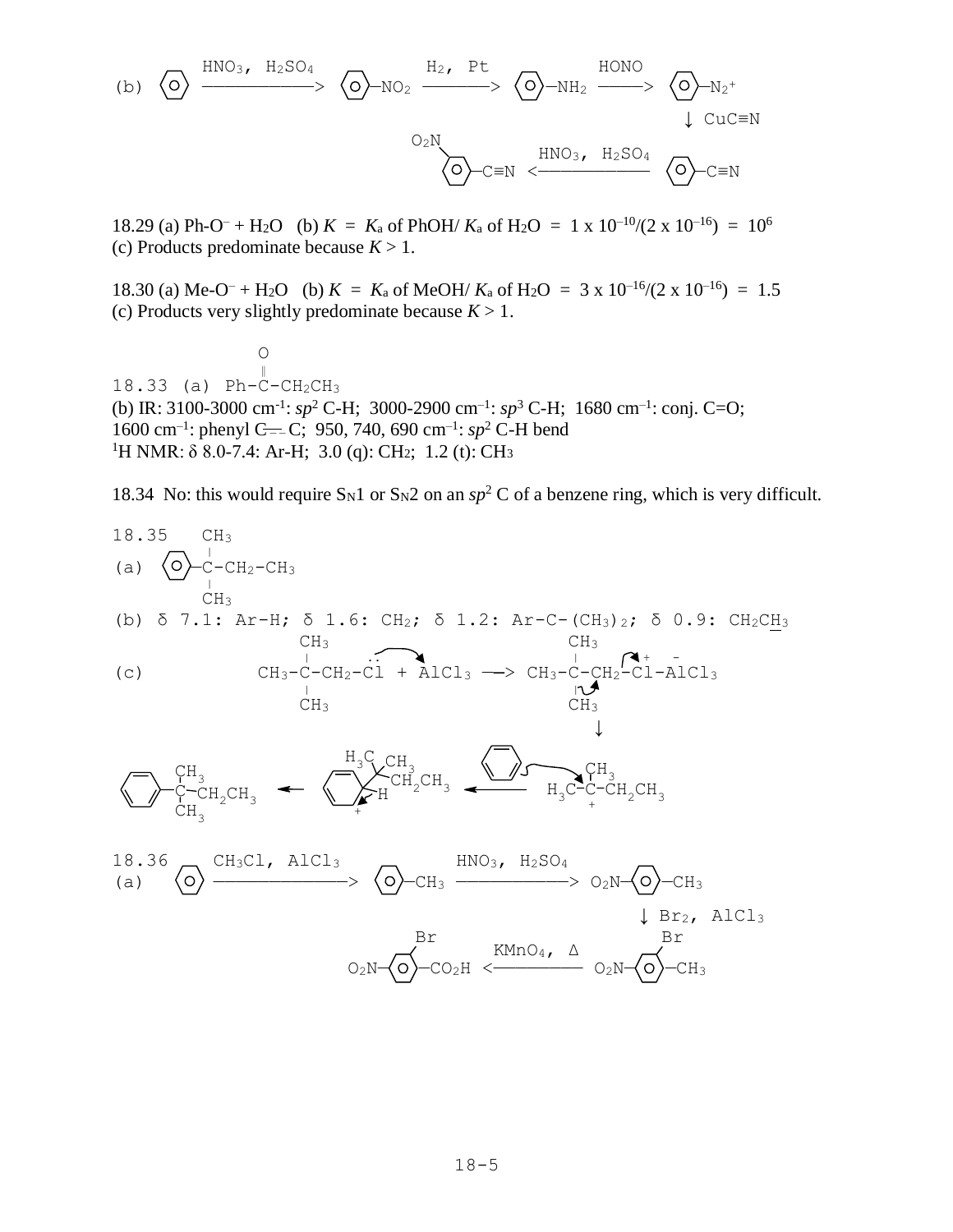(b) 
$$
\overline{O} \xrightarrow{CH_3CL} A1CL_3
$$
  
\n $\overline{O}_2$ CH<sub>3</sub>  $\xrightarrow{HMO_4, \Delta}$   
\n $\overline{O}_2$ CH<sub>3</sub>  $\xrightarrow{HNO_3, H_2SO_4}$   
\n $\overline{O}_2$ CH<sub>2H</sub>  $\xrightarrow{HCO_3, H_2SO_4}$   
\n(c) part (b)  $\longrightarrow$   $\overline{O}$  -CO<sub>2H</sub>  $\xrightarrow{HMO_3}$   
\n $\overline{O}_2$ CH<sub>2H</sub>  $\xrightarrow{Br_2}$   
\n(d)  $\overline{O}$   $\overline{C}$ H<sub>3</sub>Cl<sub>3</sub>  
\n(e)  $\overline{O}$   $\overline{C}$ H<sub>3</sub>Cl<sub>3</sub>  
\n(f) part (b)  $\longrightarrow$   $\overline{O}$  -CH<sub>3</sub>  $\xrightarrow{Br_2}$   
\n $\overline{C}$   $\overline{C}$   $\overline{C}$   $\overline{C}$   $\overline{C}$   $\overline{C}$   $\overline{C}$   $\overline{C}$   $\overline{C}$   $\overline{C}$   $\overline{C}$   $\overline{C}$   $\overline{C}$   $\overline{C}$   $\overline{C}$   $\overline{C}$   $\overline{C}$   $\overline{C}$   $\overline{C}$   $\overline{C}$   $\overline{C}$   $\overline{C}$   $\overline{C}$   $\overline{C}$   $\overline{C}$   $\overline{C}$   $\overline{C}$   $\overline{C}$   $\overline{C}$   $\overline{C}$   $\overline{C}$   $\overline{C}$   $\overline{C}$   $\overline{C}$   $\overline{C}$   $\overline{C}$   $\overline{C}$   $\overline{C}$   $\overline{C}$   $\overline$ 

(b) The second alcohol predominates because the equilibrium between the two isomers favors the stabler alkene, conjugated with the benzene ring.

18.38 
$$
HNO_3
$$
  $H_2$   $HONO$   $+$  I<sup>-</sup>  $(a)$   $Ph-H$   $\xrightarrow{H_2SO_4}$   $Pt$   $H_2$   $+$   $H_2SO_4$   $Pt$   $Li$   $H_2O$   $(b)$   $Ph-I$   $\longrightarrow$   $Ph+Li$   $\longrightarrow$   $Ph-H$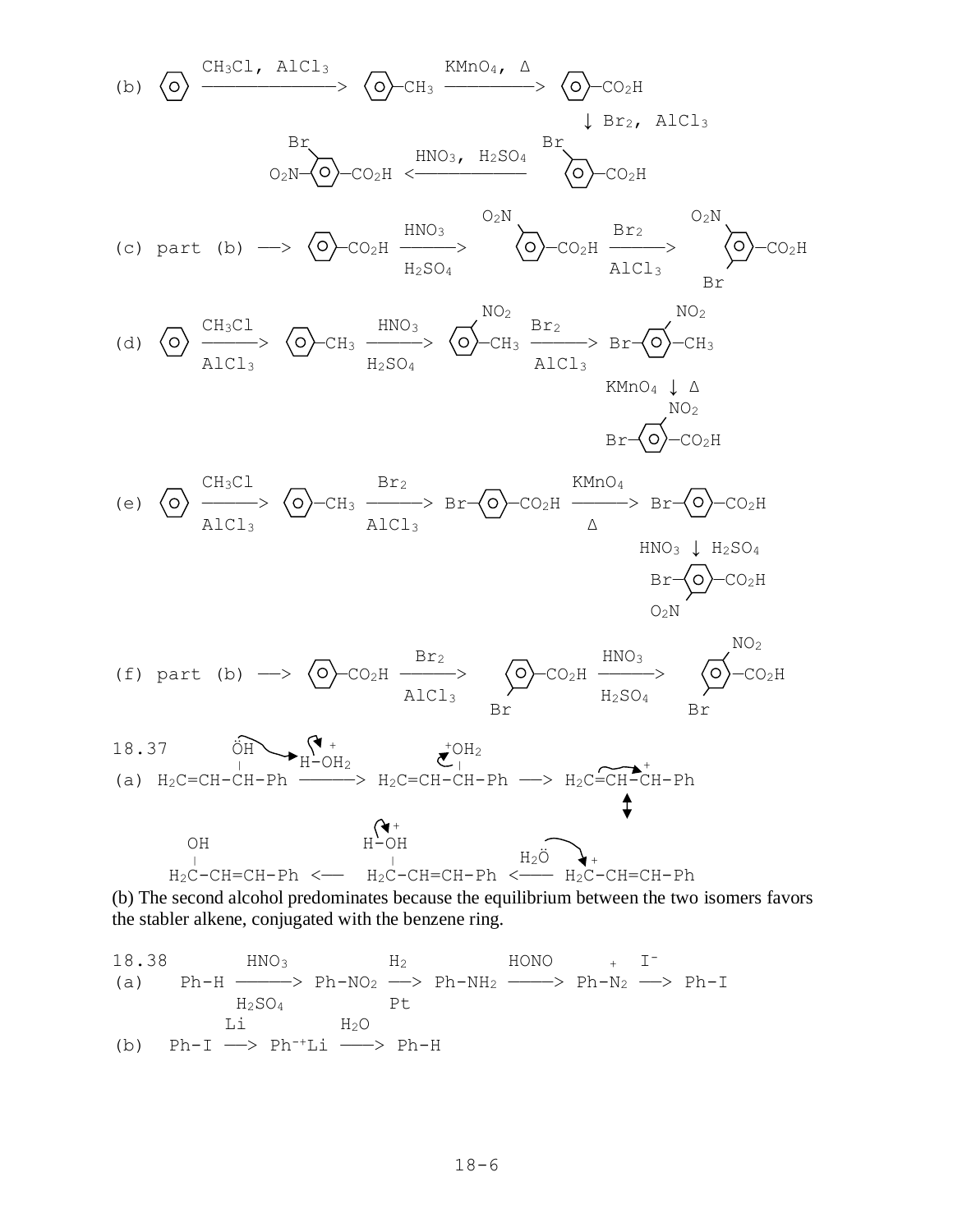